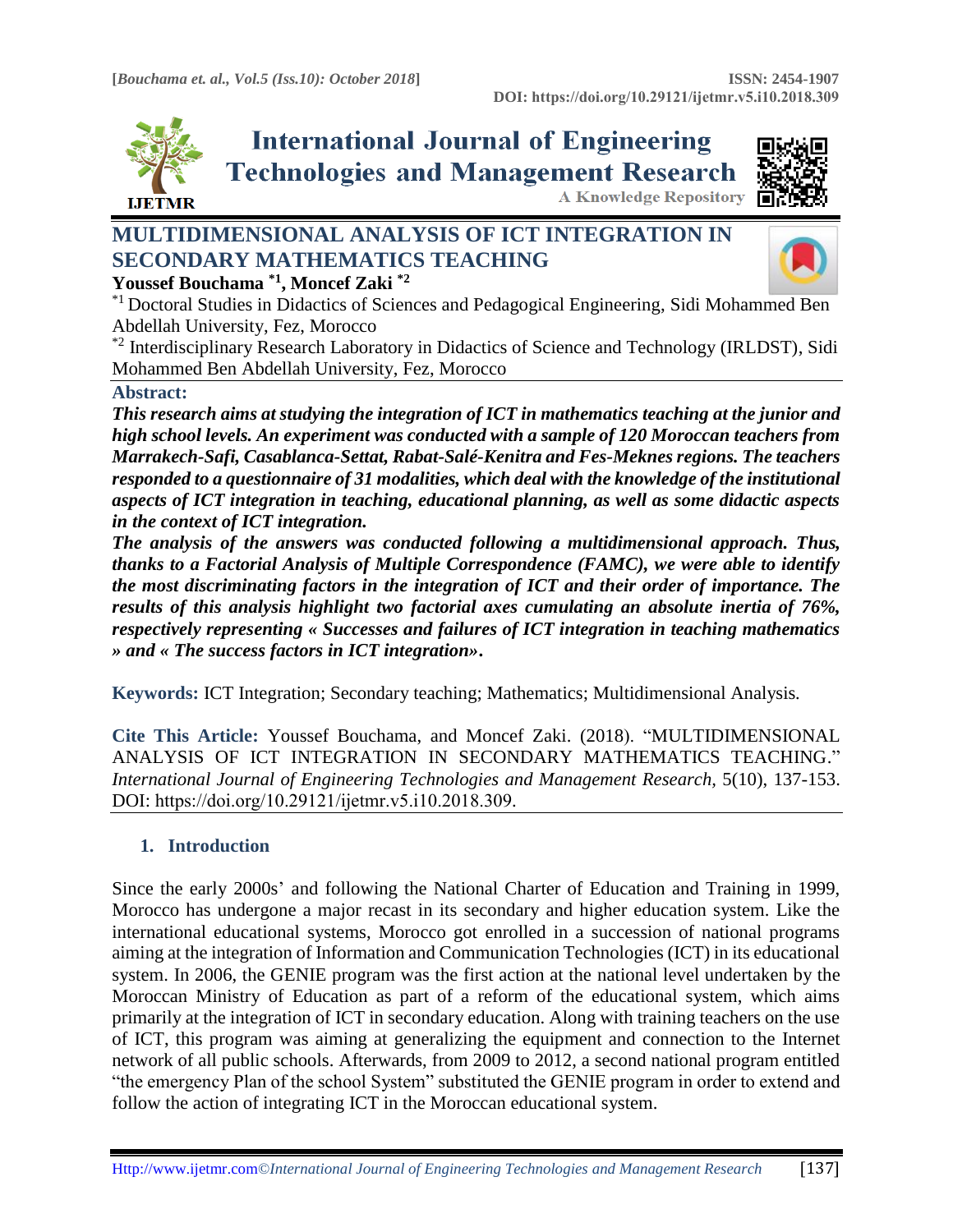The impact these national programs have on the Moroccan educational system had been evaluated by the Ministry of Education only from a quantitative approach, in terms of the percentage of computer equipment and Internet connection of schools, or in terms of the number of national training offers for secondary school teachers. Despite these diverse national actions, the question that always arises is the identification of the factors that contribute to (or hinder) the integration of ICT in the Moroccan education system.

Different studies in Morocco are interested in this question through diverse approaches to the integration of ICT. Yet, few among them are interested in this question, specifically for the teaching of Mathematics as we will see in our problematic.

### **2. Previous Work and Problematic**

l

Our initial research problematic is concerned with identifying the factors that will favor the integration of ICT in mathematics teaching at the Moroccan secondary level. Our research approach is purely exploratory, despite being a priori complementary to other work already carried out in Morocco on the integration of ICT in secondary education. Generally, these work concerned Physics (A. Rasmy and A. Fiévrez, 2015; O. Alj and N. Benjelloun, 2013 and 2016; B. Guennoun and N. Benjelloun, 2016; M. Kaddouri and al, 2017), Biology and Geology (O. El Ouidadi, 2012; A. Benfares, M. Zaki and A. Alami, 2016; A. Tarichen et al, 2017; Y. Nafidi et al, 2018), and rarely concerned Mathematics specifically  $(M.$  Oudrhiri,  $2016)^1$ .

One of the first studies (El Ouidadi et al., 2011) which was conducted in Morocco, in Fez-Boulmane region, focused on the integration of ICT in biology-geology in high school. It concluded the inadequacy of the official programs in biology-geology school subject from the look at the official guidelines of the integration of ICT in biology-geology classes in high school, along with the outdated equipments in computer hardware in high schools, as well as the lack of continuous training and education in ICT opportunities for teachers.

Another study (A. Maouni et al., 2014), conducted among students and teachers of Tangier-Tetouan Academy on the integration of ICT in biology-geology in high school, also highlighted the importance and the high demand, of both teachers and students on training in information technology and ICT in general.

In physics, a study concerning the difficulties and the obstacles of the integration of ICT within the framework of GENIE program (O. Alj et N. Benjelloun, 2013), was conducted among teachers who benefited from the training GENIE, in these three regions of Morocco (Fes-Boulemane, Rabat-Sale et Tetouan-Tanger). This study has identified a paradox between the high rates of teachers (interviewed) who have an interest (by conviction) in the use of ICT in the pedagogical practices (more than 90%) and the low rates among those (8 %) who integrated ICT effectively in class. The authors justified this paradox by the insufficiency of information technology equipment,

This research was carried out along with the mathematics trainers of the Regional Center of the Professions of Education and  $1$ Training of Fez, and the author has particularly concluded that these latter were not highly convinced of the interest of digital technology in the pedagogical practices because of neglecting computer equipment in schools and the lack of institutional training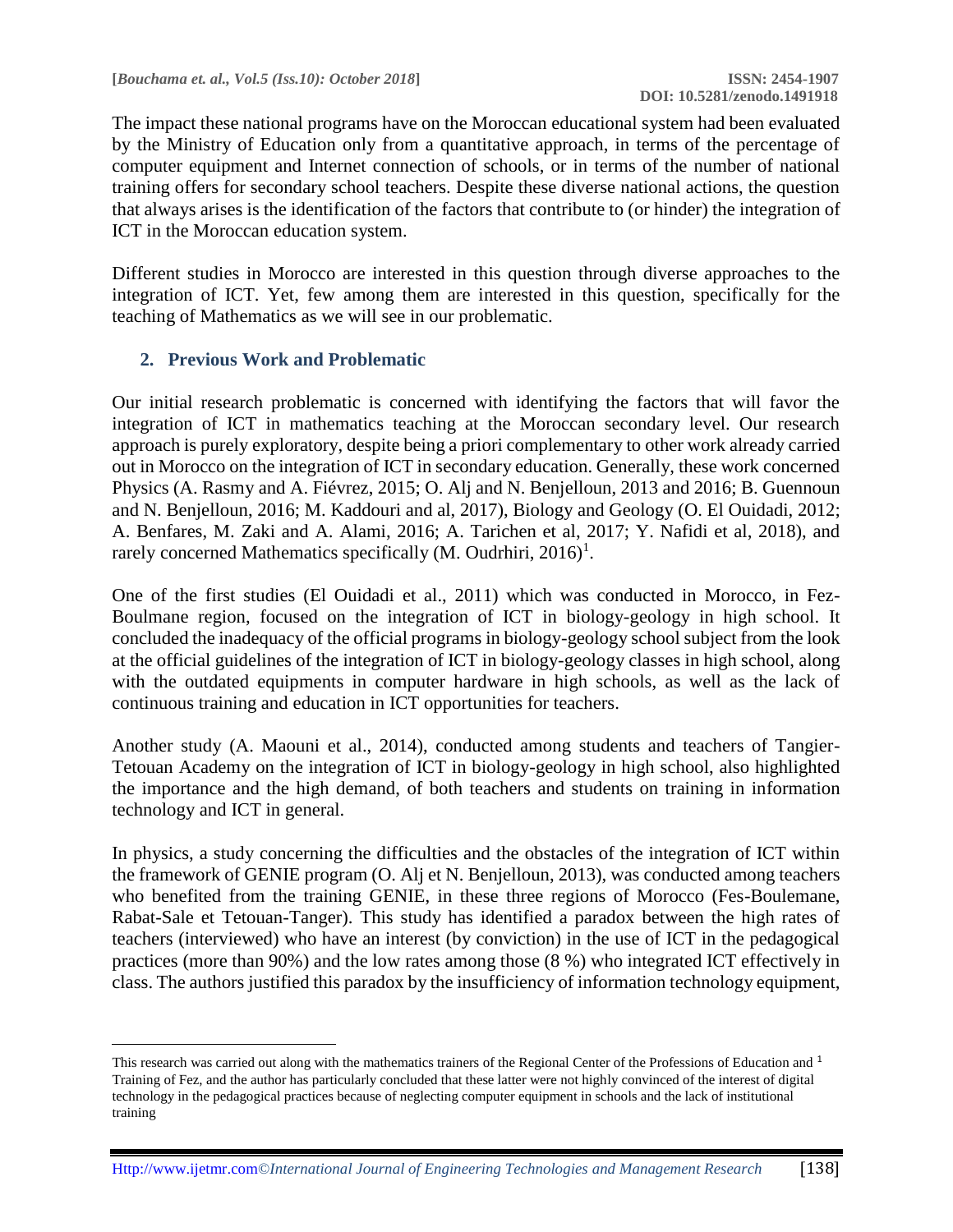the lack of software adapted to the programs being taught, as well as the lack of qualification and training of teachers.

These studies show that there are at least three common factors, independently from the discipline, forming an obstacle to the integration of ICT, namely the lack of equipment, of software (training material) and the training of teachers, or even students, in ICT.

Are they invariants of the integration of ICT? What about mathematics? Does the integration of ICT in mathematics bring in specifications other than those of other scientific disciplines?

Certainly, this previous work have made it possible to identify some elements, in favor of or forming an obstacle to the integration of ICT in their discipline, using some standardized descriptive statics (rate calculations, sometimes with tests of independence of chi2 on two items), were not the object of interest to a quantified hierarchy that would take into account some mutual effects, in terms of binding, between all these different elements.

Furthermore, the great majority of these studies is limited to regional studies, covering only and partially the overall of some Secondary Education academies in Morocco.

On our part, we will be asking the question of the integration of ICT in mathematics in secondary education, examining the situation through a sample covering to a large extent the entire of academies nationwide. The aim is seeking to identify the possible connections between the different elements in favor (or not) of the integration of ICT in mathematics, and to determine a quantified hierarchy (in terms of importance) between the combinations of these elements.

### **3. Methodological Approach and Experimentation**

 $\overline{\phantom{a}}$ 

Our research being exploratory, we have adopted an approach by questionnaire, which we have submitted to a large sample, comparing 120 teachers of mathematics at secondary education. The sample has been extracted in a concern of representativeness and of comprehensiveness, from the Regional Academies of Education and Training (AREF), which are the most representative (in terms of the number of management of secondary schools) on the entire Moroccan territory. The geographical distribution of the sample was done starting from the three AREF, Casablanca-Settat-Rabat-Sale-Kenitra (the center of the kingdom), Marrakech-Safi (south) and Fes-Meknes (northeast), where we have interviewed every time 40 teachers (volunteers) of secondary education (senior high school) and junior high school of mathematics, both in urban and rural areas. The handover of the questionnaire to the teachers, previously submitted for an authorization of the director of each AREF, took on average about thirty minutes. In addition, we have provided a version of questionnaire<sup>2</sup> in Arabic for teachers who would like it, we have also provided deadline of answering of one to two days for those who have submitted the request.

Additionally, we have allocated a code, understood between 1 and 120 to each interviewed teacher, in order to guarantee the anonymity of the people of our sample.

The translation of the questionnaires was validated by university peers, by going from the French text towards the Arabic text<sup>2</sup>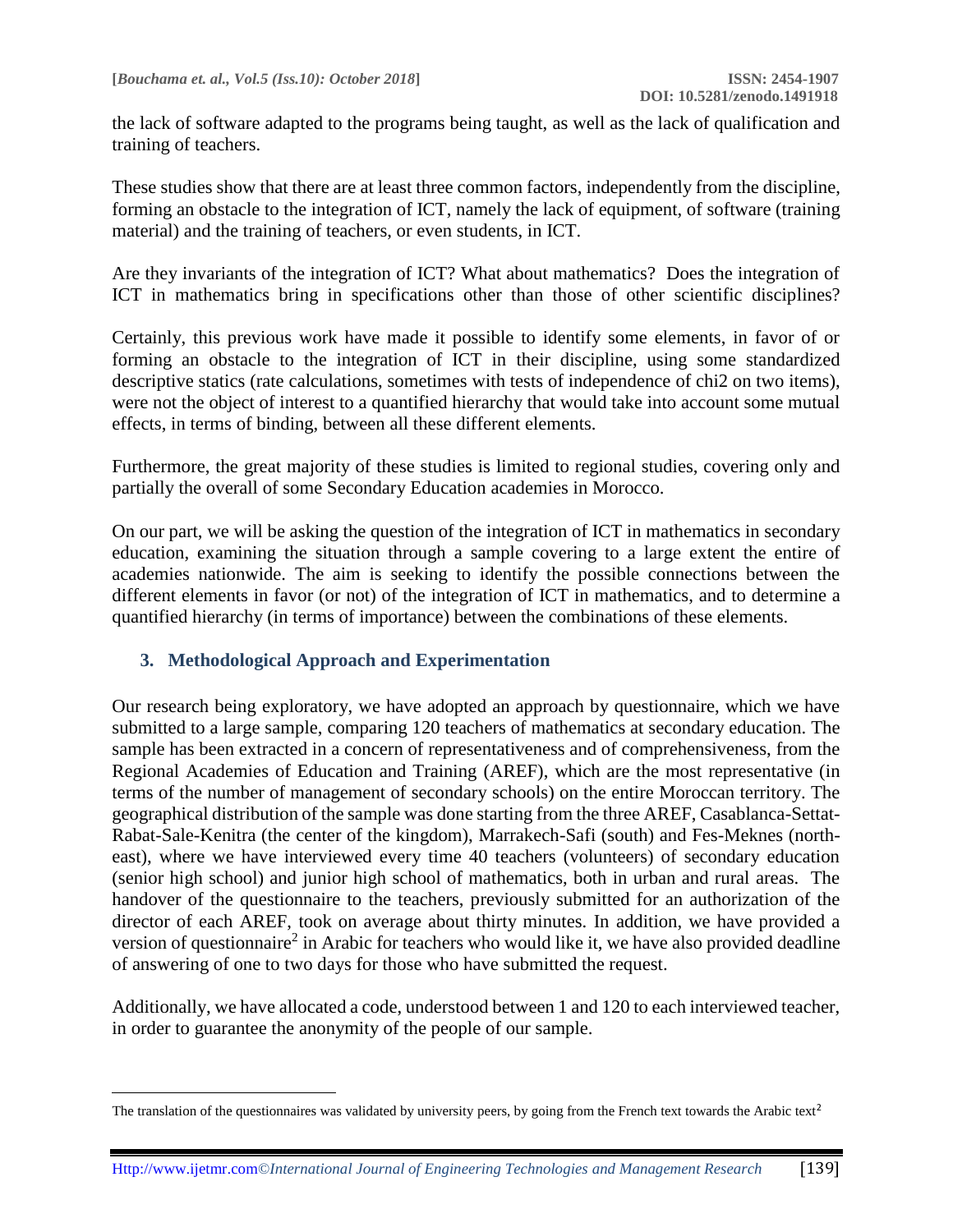Concerning the experimentation, it lasted almost for nine months, from October 2015 to June 2016. This period, comparatively important to the process of the experimentation is particularly due to some institutional factors, sometimes such as expectations that are fairly long for the delivery of the permits by the directors of AREF for the handover of the questionnaires.

In the design of the questionnaire, the choice of some items represents a critical parameter of our methodology of research. In fact, the results which will be established as an outcome of our research will be highly dependent. The review of literature of studies carried on issues similar to ours, especially those of A. Rasmy and A. Fiévez (2015), has led us to enrich the inquiry on the issue of the integration of ICT. Then we have selected three axes that cover at first sight in a comprehensive way the elements that are to be taken into consideration with the topic of the integration of ICT. First, elements related to the institutional aspects of the integration of ICT as they are promoted in the Moroccan teaching (guidelines, projects, and official training). These elements which were taken into account in a very partial way in the previous studies, seemed important to us within the framework of our issue. That is why we have regarded them as a whole in our questionnaire.

Then, some elements related to the educational planning integrating ICT (educational material, computer equipment …) and to techno-educational skills of teachers (initial training in ICT, classroom management…). These are elements that we have found in previous studies (C. Raby et al., 2011; O. El Ouidadi et al., 2011 et 2012; A. Maouni et al., 2014; M. Mastafi, 2014; A. Rasmy et A. Fièvez, 2015). Finally, one last axis dedicated to educational aspects in situation of integration of ICT (digital resources in mathematics, lessons, remedial work, assessment …). These elements here, at the moment of designing the questionnaire, were not taken into account explicitly, or even absent, in the previous work on the integration of ICT in Moroccan secondary schools.

Regarding the analysis of the answers of teachers to our questionnaire, we have thought of it since the beginning multidimensional. In fact, we wanted in our analysis to take into consideration the connections between modalities of different items of the questionnaire, and to extract the most discriminatory factors.

Factorial Analysis of Multiple Correspondence (FAMC) fully meets our approach of analysis; moreover, it represents a method of statistic description that was not used before in the previous studies on the issue of the integration of ICT in the teaching of mathematics in The results promoted by this factorial analysis, are certainly going to supplement those of previous studies which, we would point out, are limited only to statistical descriptions together or even twodimensional: the uniqueness of FAMC) lies primarily in the multidimensional nature of the description.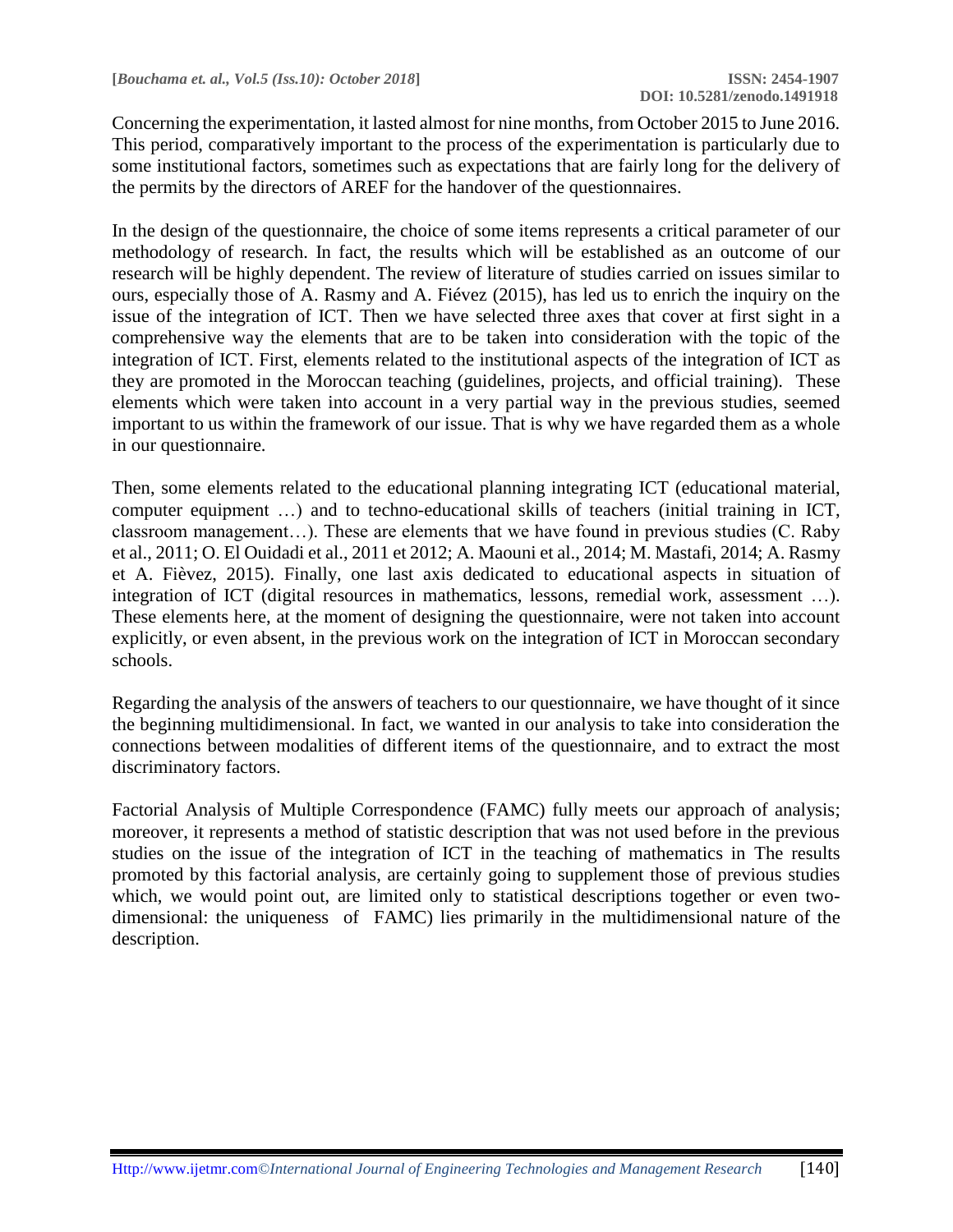#### **4. The Interpretation of Factorial Analysis of Multiple Correspondence (FAMC) Results Analysis**

## **4.1. Factorial Analysis of Multiple Correspondence leading up to the identification of the questionnaire arrangements to high relative contributions**

A primary Factorial Analysis Of Multiple Correspondence (FAMC)was formed under SPSS V. 20 *(Statistical Package for the Social Sciences),* statistical processing of data software, on the entire sample (120 individuals), by enabling all the items of the questionnaire, thirty-one items ( on twelve questions) each representing an active qualitative variable of the FAMC.

This analysis has initially enabled the identification of the modalities of variables whose relative contributions (contributions to the construction of factorial axes) are so low, and consequently insignificant with regard to relative contributions of the rest of the modalities of the questionnaire. These accumulate respectively the first two factorial axes (with a share of absolute inertia of 50,5% of the first factorial plan), the shares of respective inertia 0,40% and 0.53%, which are each significantly lower to the share of inertia related to the eigenvalue 1 of a variable (an item), 3.22% (achieved by  $1/31\times100\%$ ). Hence, the items related to these modalities are bearing insignificant information with regard to all the information contained n the cloud of points representing the answers of the whole sample. Therefore, the items identified during this first analysis are the following:

| Variables (items)                 | <b>Relative Contribution</b><br>(Dimension 1) | <b>Relative Contribution</b><br>(Dimension 2) |
|-----------------------------------|-----------------------------------------------|-----------------------------------------------|
| <b>MASSAR</b>                     | 0.000                                         | 0.001                                         |
| <b>CITI</b>                       | 0.037                                         | 0.022                                         |
| Theme "geometry"                  | 0.041                                         | 0.049                                         |
| (assessment)                      |                                               |                                               |
| Theme "function"                  | 0.012                                         | 0.016                                         |
| (assessment)                      |                                               |                                               |
| Theme "trigonometry" (assessment) | 0.036                                         | 0.076                                         |

Table 1: Relative Contributions to the axes of the first factorial plan of variables (items) removed by the first FAMC

This first result is dually interesting: on one hand, it enables minimizing the dimensions in data processing, in accordance with the fundamental principle of minimizing dimensions of factorial analysis, and on the other hand, to identify the items of the questionnaire that almost do not provide information during the analyzing of the answers of individuals.

We note that the implementation of a new FAMC without these items, changes almost nothing in the form of the initial cloud of the entire answers of individuals, and therefore relative contributions of the rest of items. Moreover this operation of disposal of items will be renewed while proceeding to a new succession of FAMC, until the acquisition of an absolute inertia of the first factorial plan representing at least 75% of the whole inertia of the cloud (Cf. J.-P. Benzécri, 1973), because at the end, these are the factors of the first plan of FAMC bearing the essential information contained in the cloud of active variables.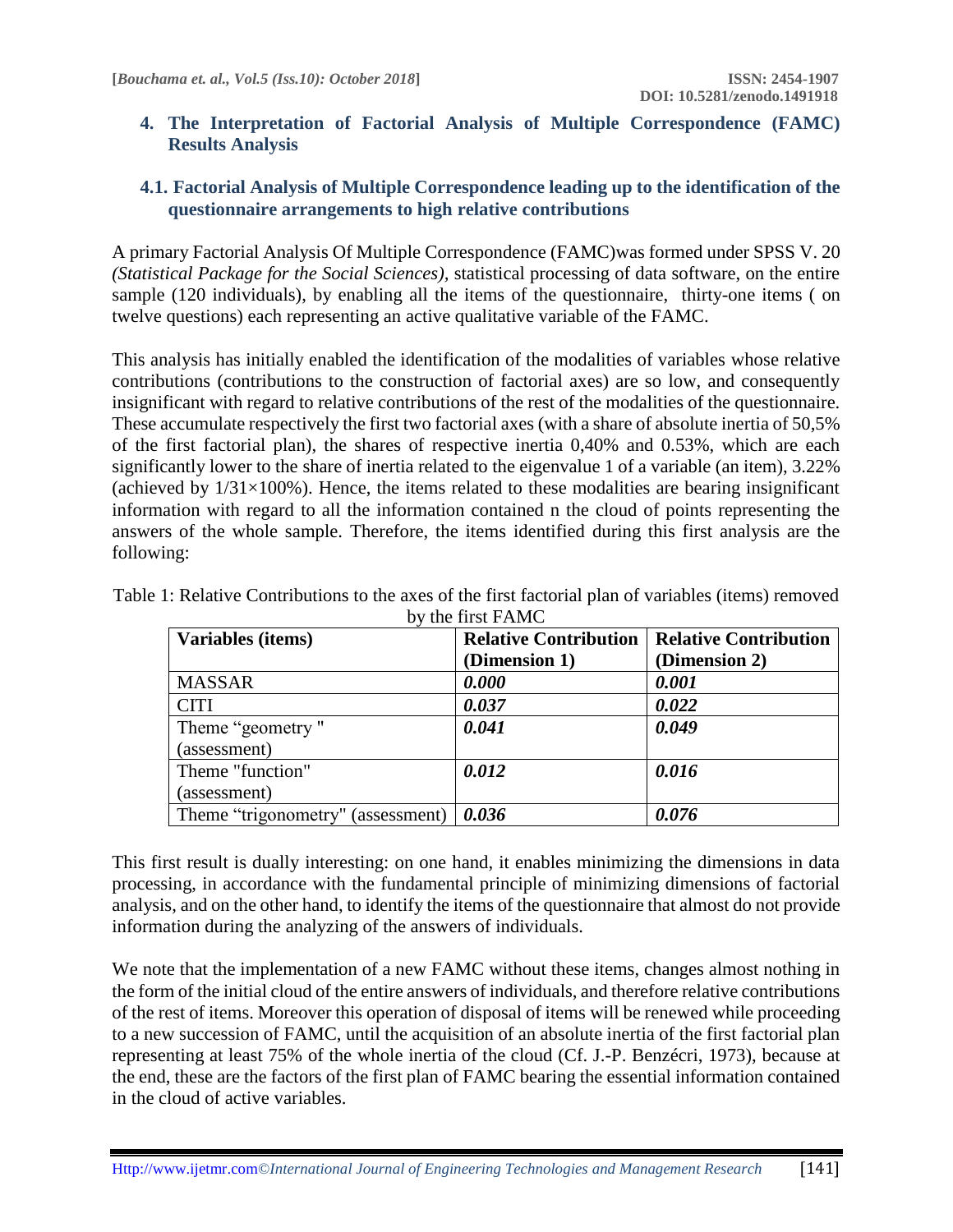$\overline{\phantom{a}}$ 

Thus, we have proceeded to two other FAMC, which enabled us, according to the same principle described earlier, to dispose of other items of the questionnaire

| Second FAMC, with a share of inertia of the first factorial plan labeled 61,47% |               |               |                         |
|---------------------------------------------------------------------------------|---------------|---------------|-------------------------|
|                                                                                 | Relative      | Relative      | share of inertia of the |
| Variables (items)                                                               | Contribution  | Contribution  | first factorial plan    |
|                                                                                 |               | (Dimension 2) |                         |
|                                                                                 | (Dimension 1) |               |                         |
| <b>GENIE</b>                                                                    | 0.220         | 0.077         | 1.14%                   |
| Initial training                                                                | 0.017         | 0.186         | 0.78%                   |
| Adequate time                                                                   | 0.235         | 0.132         | 1.41%                   |
| <b>Cumulation of shares of</b>                                                  | 1.81%         | $1.52\%$      | 3,33%                   |
| relatives contributions <sup>3</sup>                                            |               |               |                         |
| Third FAMC, with a share of inertia of the first factorial plan labeled 66.11%  |               |               |                         |
|                                                                                 | Relative      | Relative      | share of inertia of the |
| Variables (items)                                                               | Contribution  | Contribution  | first factorial plan    |
|                                                                                 |               | (Dimension 2) |                         |
|                                                                                 | (Dimension 1) |               |                         |
| <b>Official directives</b>                                                      | 0.037         | 0.263         | 1.30%                   |
| Theme $\ast$ function $\ast$ (course)                                           | 0.042         | 0.269         | 1.35%                   |
| Theme $\kappa$ geometry $\kappa$ (course)                                       | 0.025         | 0.241         | 1.16%                   |
| Theme « trigonometry » (cours)                                                  | 0.011         | 0.207         | 0.95%                   |
| <b>Cumulation of shares of</b>                                                  | 0.50%         | 4.26%         | 4.76%                   |
| relative contributions <sup>4</sup>                                             |               |               |                         |

Table 2: relative contributions to the axes of the first factorial plan of variables (items) disposed of by the second and the third FAMC

The problem with the third FAMC is that only nineteen variables (items) out of the thirty-one at the beginning remained active. Thus, a fourth and last FAMC was conducted on the active nineteen variable, and has led to two Eigen values $\lambda_1 = 10.214$  et  $\lambda_2 = 4.222$ , representing both a share of absolute inertia of **75,98%** for the first factorial plan (achieved by $(10.214 + 4.222) \times 100/19 =$ 75,98%)**.** Therefore**,** the inertia accounted for by the first two factorial axes of the last FAMC is higher than 75%, that's why we will limit ourselves to the interpretation of the first two factorial axes achieved by this data analysis.

Furthermore, since  $\lambda_1$  is higher than  $\lambda_2$  (Eigen values to the order of simple multiplicity), each one of the two factorial axes will be interpreted separately.

It should be noted that for the second FAMC, only twenty-sis variables remained active, and that in this case the Eigen value <sup>3</sup> 1 ( corresponding to a variable) represents  $1/26 \times 100 = 3.84\%$  of the absolute inertia. Moreover, it appears that accumulation of shares of relative contributions of some disposed of variables (items), as well for the first factorial axe than for the second, are far below 3.84%.

As for the third FAMC, only twenty-three variables (items) remained active, and here again, it appears that the accumulation of <sup>4</sup> shares of relative contributions of the disposed of variables (items), as well for the first factorial axe than for the second, are far below the share of inertia corresponds to the Eigen value 1( a variable) being  $1/23\times100 = 4.34\%$ .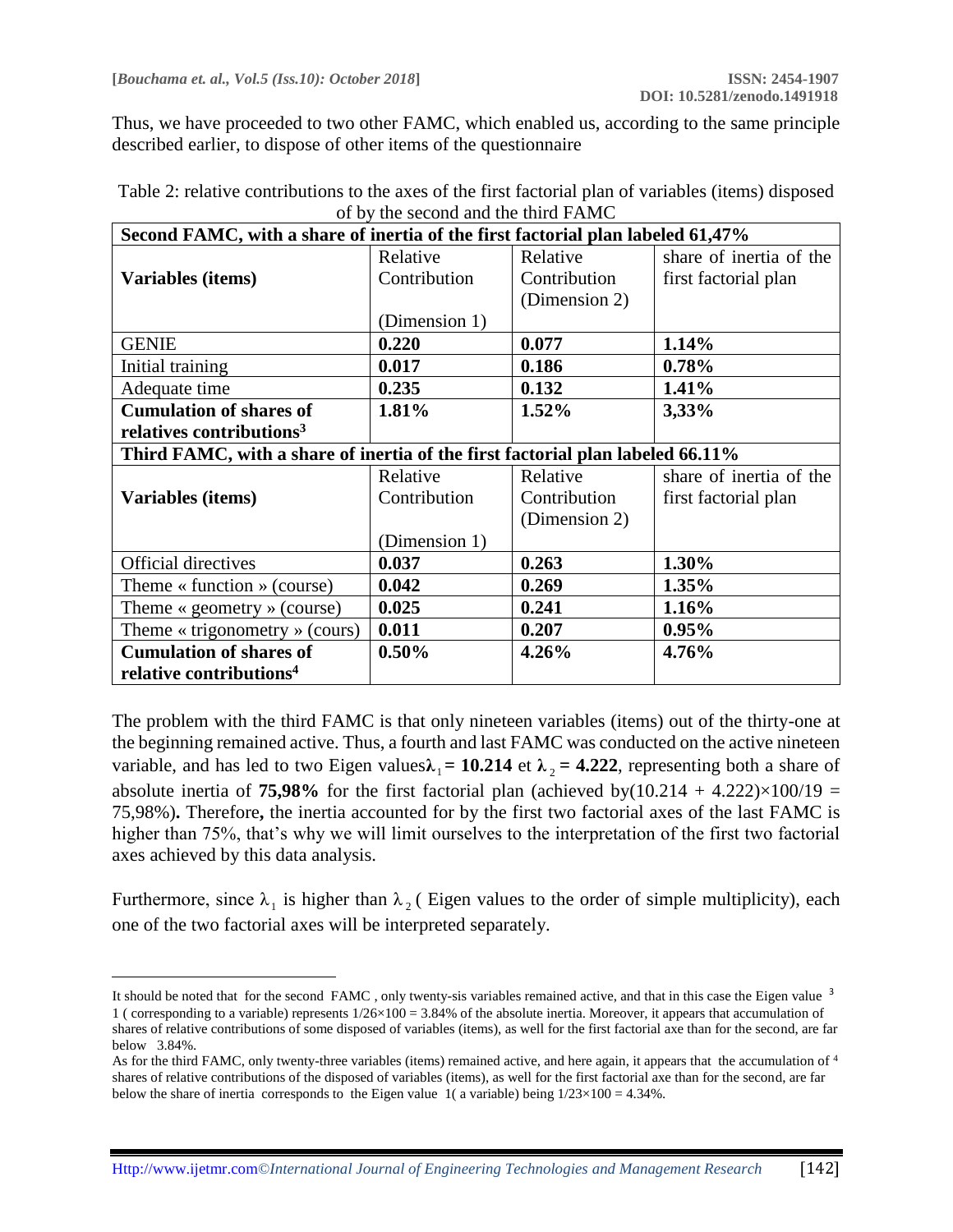#### **4.2. Interpretation of The First Factorial Axis**

The FAMC has led to an absolute inertia of 53,80% for the first factorial axe. This value represents more than the half of the entire inertia of the cloud corresponding to the overall of active variables, which reflects an important share of the entire processed information. The variables that have contributed the most to the forming of this first factorial axe are the following:

| Titles of variables (items)             | Coding     | <b>Relative Contribution to the axe 1</b> |            |       |
|-----------------------------------------|------------|-------------------------------------------|------------|-------|
| <b>MOS</b>                              | <b>MOS</b> | 0.360                                     |            |       |
| <b>NAFIDA</b>                           | <b>NA</b>  | 0.526                                     |            |       |
| Institutional formations                |            |                                           | FI         | 0.338 |
| Software                                |            |                                           | <b>LOG</b> | 0.787 |
| Platforms                               |            |                                           | PF         | 0.880 |
| websites                                |            |                                           | <b>SI</b>  | 0.880 |
| Magnetic supports                       |            |                                           | <b>SM</b>  | 0.880 |
| Personal work                           |            |                                           | <b>TP</b>  | 0.880 |
| <b>Official formations</b>              |            |                                           | <b>FO</b>  | 0.328 |
| Interest of ICT (outside class context) |            |                                           | <b>IH</b>  | 0.767 |
| Interest (inside class)                 |            |                                           | IC         | 0.767 |
| Pedagogical advantages                  |            |                                           | <b>AVP</b> | 0.708 |
| Institutional advantages                |            |                                           | <b>AVI</b> | 0.708 |
| Didactic advantages                     |            |                                           | <b>AVD</b> | 0.708 |

Table 3: variables with strong relative contributions to the construction of the first factorial axis

On the one hand, the first factorial axis opposes, regarding positive components, the modalities **NA\_O, MOS\_O, FI\_O, LOG\_O, PF\_O, SI\_O, SM\_O, TP\_O, FO\_O, IH\_exi, IC\_exi**, **AVP\_exi, AVI\_exi, AVD\_exi**. On the other hand, it opposes their opposites, regarding negative components (see figure 1).

This perfect opposition, regarding the first factorial axis between the modalities representing the presence (yes) or absence (no) of the variables with strong relative contribution, allows at a first instance to conclude that the questionnaire which we have elaborated to explore the question of integrating ICT in the teaching of mathematics is generally well-constructed and very coherent with respect to this problematic.

Given the nature of the modalities of this opposition, the first factorial axis gets naturally interpreted as being the axis of the **"successes and failures of the integration of ICT in the teaching of mathematics",** or by order of importance, the personal investment of the teachers, the availability of digital resources (LOG, PF, SI, SM) and the conviction of the teachers of pedagogical, didactic and institutional interests (IH, IC, AVP, AVD, AVI) for such integration, representing very important criteria for the success (or not) of the integration of ICT in teaching mathematics.

Besides, the first factorial axis shows that the institutional actions (NA, MOS, FI, FO) will be, to a lesser extent, factors contributing to this integration (with relative contributions representing systematically less than half of those related to other modalities that constructed the first factorial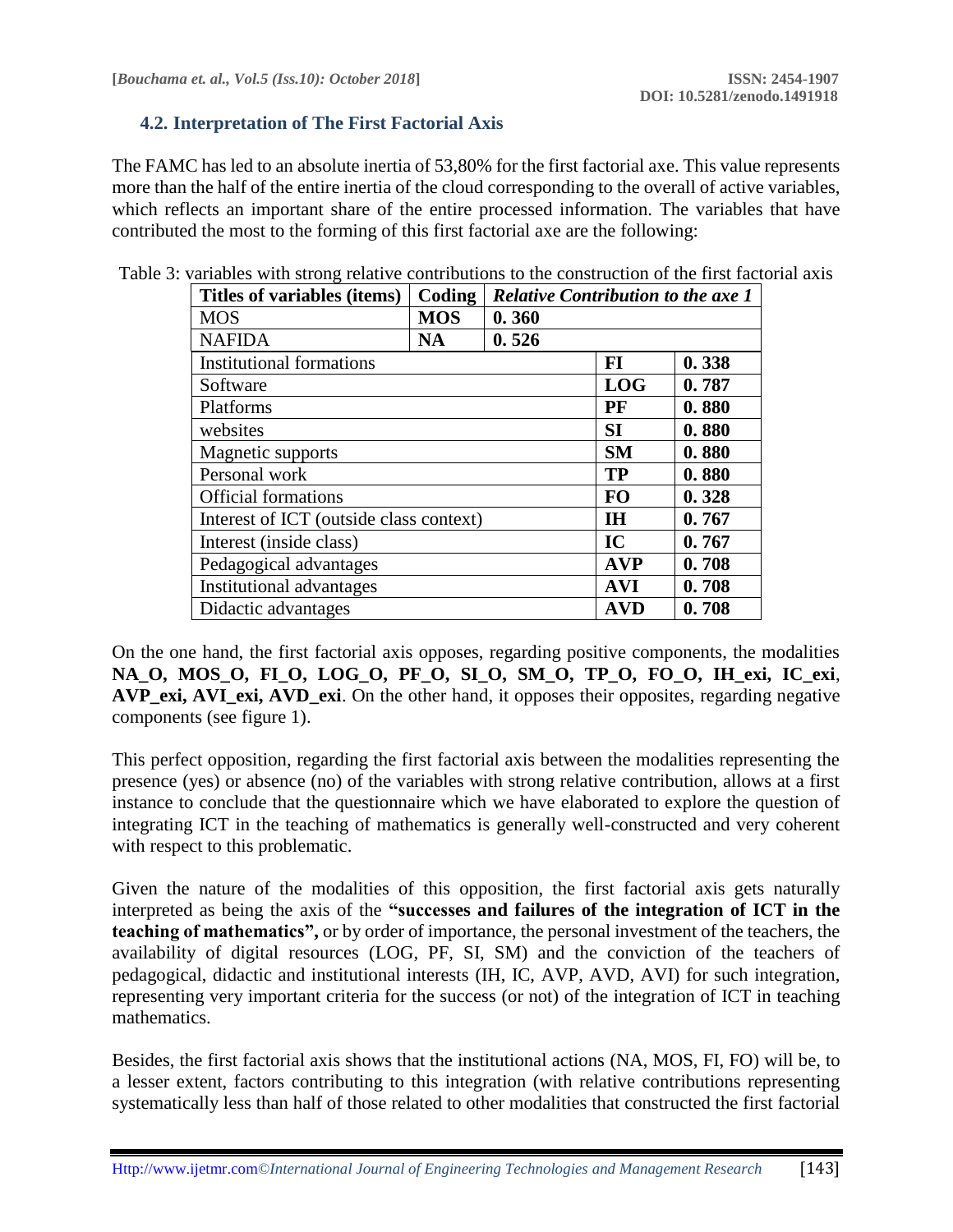axis), by being clearly placed in the second plan of the success criteria of integrating ICT in teaching mathematics.







Figure 1: diagram of variables' modalities in the first factorial plan

#### **4.3. Validation of First Factorial Axis**

The projection of the interviewed individuals on the first factorial plan (see figure 2) confirms the interpretation of the first factorial axis.



Points des objets étiquetés par Nombres d'observations

Figure 2: projection of individuals on the first factorial plan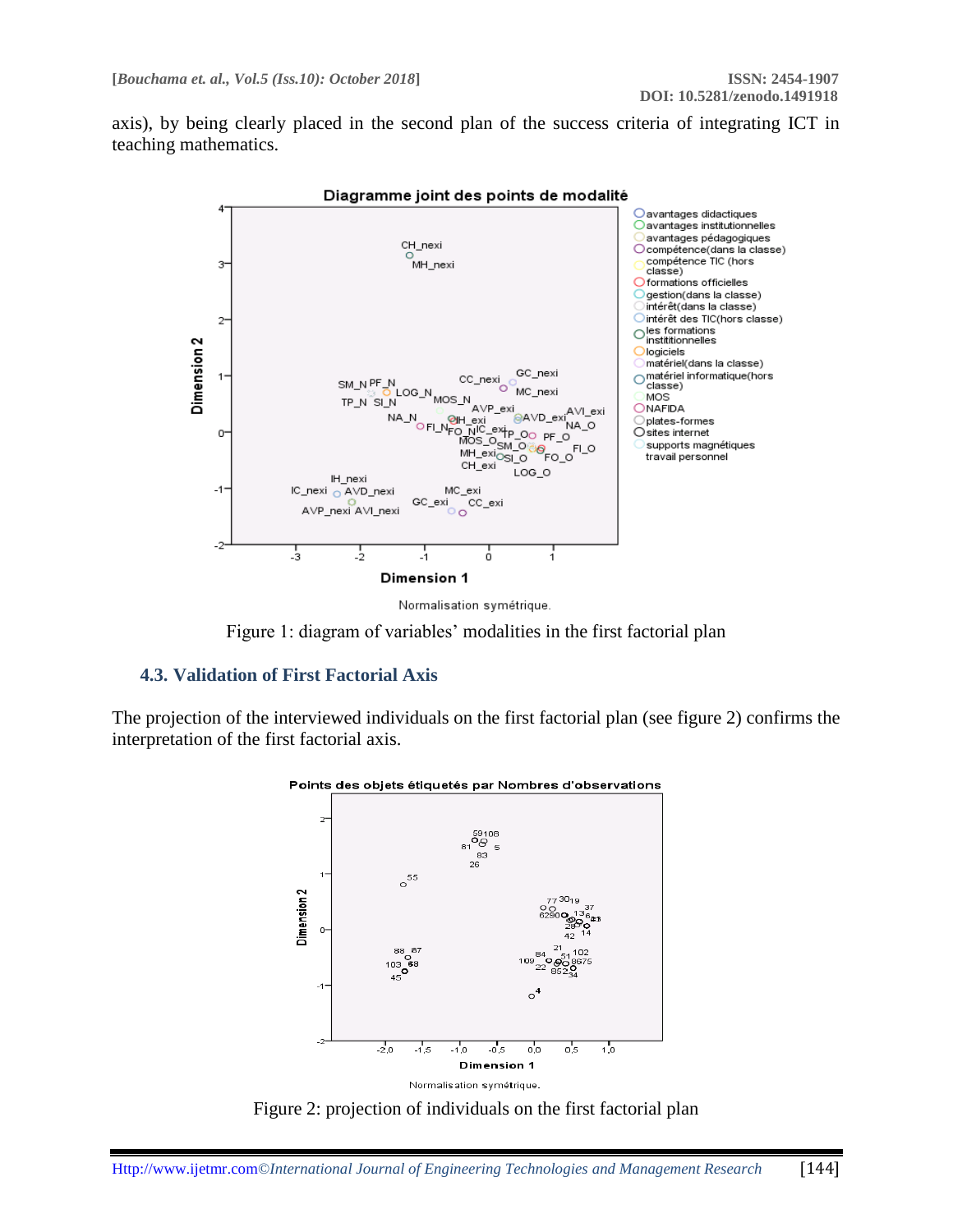Actually, the identification of the individuals that possess the highest relative contributions to the first factorial axis, and that oppose each other regarding the first factorial axis, has led to the following results:

| Individuals                                 |       | <b>Relative contribution   Coordinates related to 1st axis</b> |
|---------------------------------------------|-------|----------------------------------------------------------------|
| 55                                          | 0.074 | $-1.760$                                                       |
| $118 - 104 - 103 - 68 - 45 - 43 \mid 0.072$ |       | $-1.740$                                                       |
| 88-87                                       | 0.060 | $-1.694$                                                       |
| 26                                          | 0.015 | $-0.801$                                                       |
| 14                                          | 0.012 | 0.701                                                          |

Table 4: individuals with high relative contribution to the first factorial axis

Thus, we can notice in table 4 that the individuals "55" and "14" are those that represent an opposition regarding the first factorial axis with the highest contributions. The analysis of these two individuals' profiles shows that "55" responded with "no" to all items in the questionnaire, while "44" responded with "yes" to all the items. The profile of "55" belongs, therefore, to an extreme teacher who disallows any integration of ICT in teaching, while the profile of "14" belongs to an innovative teacher who is open to the idea of ICT integration in teaching.

These two profiles totally confirm the interpretation held for the first factorial axis, which is the "successes and failures of integrating ICT in teaching mathematics".

### **4.4. Non-Discriminating Factors in the Success of ICT Integration**

The reduction of dimensions that was carried out along this factorial analysis has permitted the elimination of different modalities (see tables 1, 2) highlighting that some institutional parameters like initial training on the use of ICT in teaching, or the official directives relative to the integration of ICT I teaching mathematics look like presenting some parameters that have almost no significant effect on the success or not of ICT integration. In addition to that, we can add other parameters, mainly pedagogical, like the remediation or evaluation in class, making use of tools related to ICT.

The ultimate AFCM that led to an absolute inertia of 53,80%concerning the first factorial axis has shown that the lack of skills among teachers with respect to data processing or to the use of ICT (inside or outside class), the lack of equipment (inside and outside class), or the lack of participation in official trainings on the use of ICT, are all factors of secondary priority in the construction of the first factorial axis. Thereby, these factors represent secondary criteria in the success of ICT integration in mathematics, and this is what will be confirmed through the interpretation of the second factorial axis.

### **4.5. Interpretation of the Second Factorial Axis**

For the second factorial axis, the AFCM led to an absolute inertia of 22, 22%. Note that this absolute contribution first represents almost half of that relative to the first factorial axis. This important gap between the absolute contributions of the two first factorial axes fully justifies resorting to an individual interpretation of the second factorial axis in opposition with the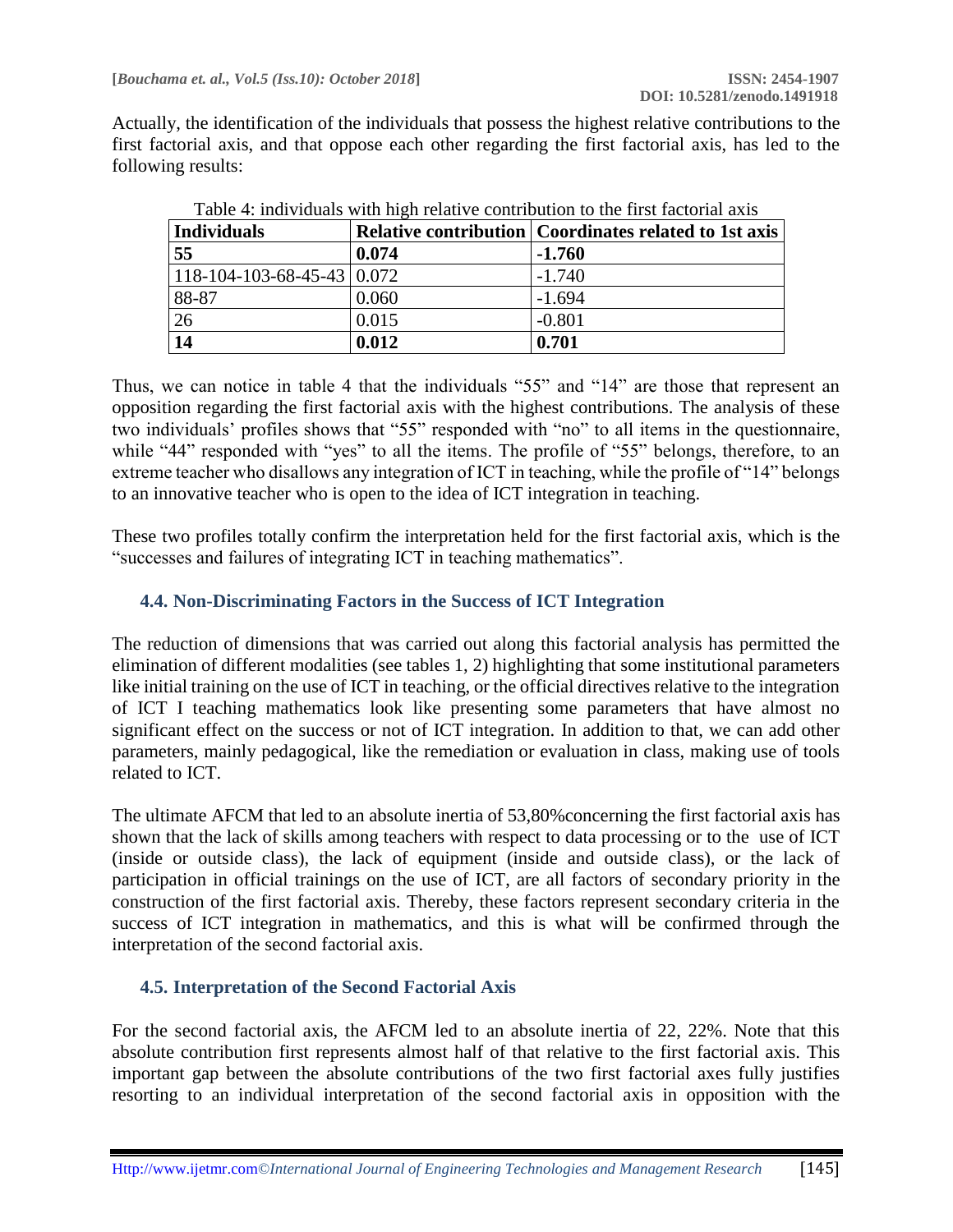interpretation of the whole first factorial plan<sup>5</sup>. Thus, the items, which will contribute to the construction of the second factorial axis, will represent a part of information complementary to that given by the first factorial axis. Yet, it should be relativized in terms of importance to a second plan compared to the one provided by the first factorial axis.

The variables with most contribution to the forming of this second factorial axis are as follows:

Table 5: Variables with high relative contributions for the construction of the second factorial  $\overline{a}$ 

|                                | AX IS     |                                       |
|--------------------------------|-----------|---------------------------------------|
| Variables' title (items)       | Coding    | <b>Relative Contributionto axis 2</b> |
| ICT competence (outside class) | CH        | 0,651                                 |
| Hardware (outside class)       | MН        | 0,651                                 |
| Competence (in class)          | CC        | 0,528                                 |
| Material(in class)             | <b>MC</b> | 0,585                                 |
| Gestion (in class)             | GC        | 0,585                                 |

The very nature of the items with high contribution to the second factorial axis makes it possible to give an immediate interpretation of this axis that can be naturally entitled **"factors of success of ICT integration in teaching"**. These factors refer primarily to the teachers' skills in ICT, and to the availability of the hardware outside as well as in class context. Additionally, they refer to an important pedagogical criterion; being able to manage the class while integrating ICT. Thus, these are the necessary and fundamental factors of the success of ICT integration.

As for the term "success" which we have inserted in the title of the second factorial axis' interpretation, it is justified through the fact that the modalities "yes" of the items CH, MH, CC, MC and GC are all in opposition with their respective modalities "no" by this axis (see figure 1).

#### **4.6. Validation of the Second Factorial Axis**

 $\overline{\phantom{a}}$ 

The projection of individuals interviewed on the first factorial plan (see figure 2) also confirms the interpretation of the second factorial axis.

Thus, the individuals with the highest relative contributions to the second factorial axis that oppose each other concerning this axis are as follows:

|    |       | Individuals   Relative contribution   Coordinates related to $2nd$ axis |
|----|-------|-------------------------------------------------------------------------|
| 26 | 0.096 | 1.608                                                                   |
|    | 0.094 | 1.589                                                                   |
| 83 | 0.087 | 1.530                                                                   |
|    | 0.053 | $-1.198$                                                                |

Table 6: individuals with high relative contribution to the second factorial axis

In table 6, the individuals "26" and "4" are the ones representing an opposition regarding the second factorial axis, with the highest contributions. The analysis of these two individuals' profiles

This is initially confirmed by means of the gap between the two first proper values of the AFCM.<sup>5</sup>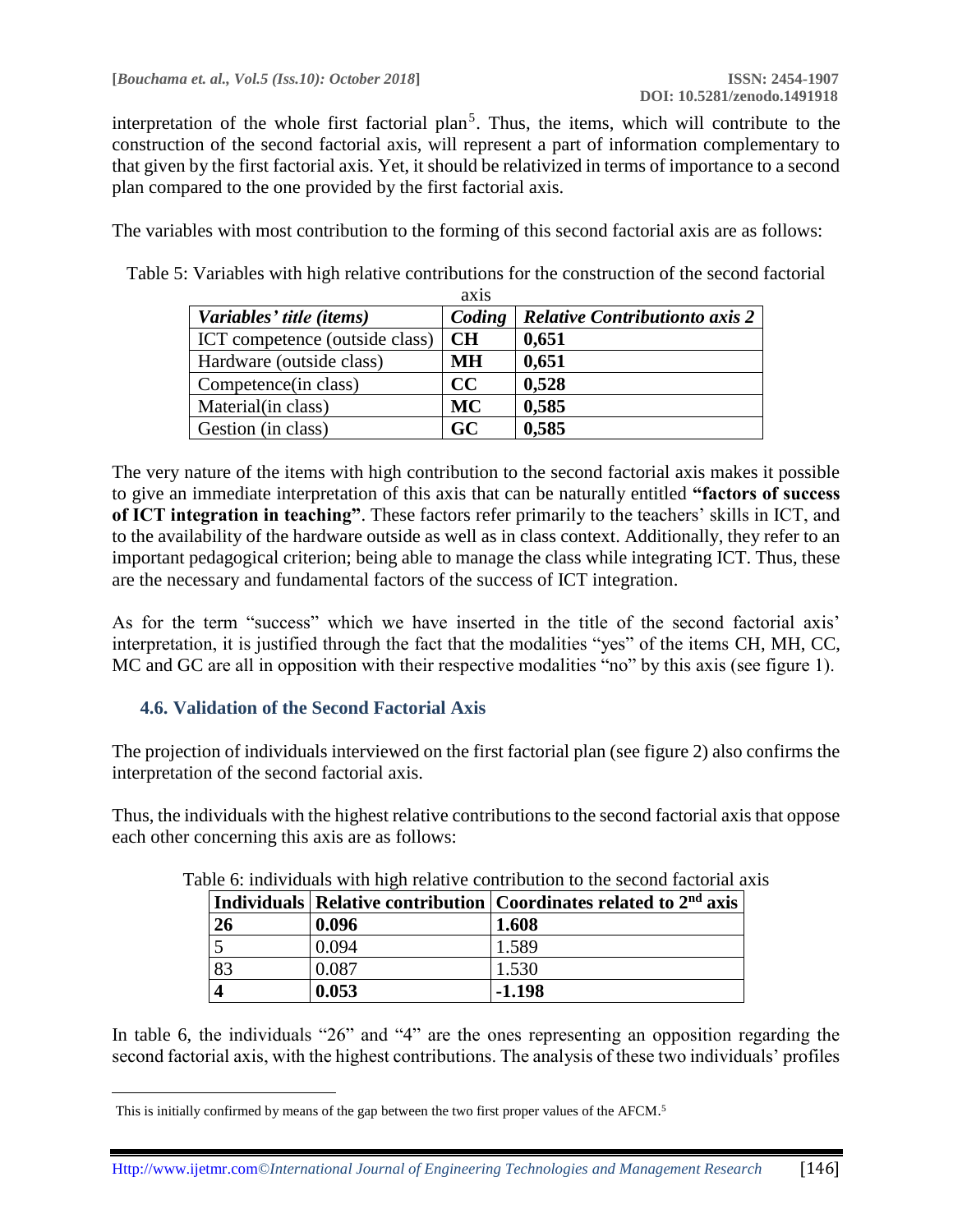shows that "26" responded by "no" to all the items of high contribution to factorial axis 2 (table 5), while "4" responded by "yes" to the same items. The profile of "4", thus, belongs to a teacher having ICT skills, having hardware inside and outside class, and successful in managing a class with ICT integration, while "26" presents a profile that is opposite to the previous one.

These two profiles totally confirm the interpretation held for the second factorial axis, namely **"factors of success of ICT integration in teaching"**.

### **5. Conclusions, Discussions and Research Perspectives**

Along this research, the exploration of the question of integrating ICT in teaching mathematics in high school has been achieved using a questionnaire that takes into consideration three aspects; the institutional aspect, the pedagogical aspect and the didactic aspect. The multidimensional analysis of the collected corpus provides two complimentary factors representing the absolute cumulated inertia of 76%. The relative importance of each of these factors has been clearly established through the factorial analysis of the multiple correspondences (AFCM) thanks to the hierarchy between the two factors where the absolute inertias represent 53,80% and 22,22% respectively.

The first factorial axis is concerned with the "successes and failures of ICT integration in teaching mathematics". This factor clearly shows that the institutional actions, especially in terms of ICT training as it is provided, had no significant effect on the success of ICT integration in teaching mathematics in high school. This result nuance certain results of other researchers that has been conducted in other disciplines like Biology and Geology (S. Benfares et al., 2016; A, Maouni et al., 2014)), or Physics (O. Aljand N. Benjelloun, 2013 et 2016) in which the authors generally highlight the lack of ICT training for teachers. Concerning this research, the major elements in ICT integration highlighted by the first factorial axis are primarily related to the personal investment of the teacher, and then to the availability of the pedagogical resources, and finally to the teacher's conviction of the pedagogical, didactic as well as institutional interests of ICT integration in teaching mathematics. This represents, in one way or another, a specialty of teaching mathematics. The fact that the Mathematics teacher's personal investment is an essential condition in the success of ICT integration implies a priori institutional action targeting teachers, especially in terms of trainings. These latter have to be a kind of support to the specific needs both didactic and pedagogical for the success of teaching with ICT.

Concerning the pedagogical resources suggested by the first factorial axis, they actually refer to the digital resources having to do with mathematical contents. It is about a didactic aspect here that deserves a whole study.

Actually, in the light of this work, we wanted to extend our discovery beginning a study on the issue of digital resources in mathematics teaching in secondary level. The results concerning this issue are still in progress.

The second factorial axis, complementary to the first, represents the "factors of success of ICT integration in teaching". These factors refer first to the teachers' skills in ICT, and to the availability of hardware inside as well as outside the class. These elements are necessary for the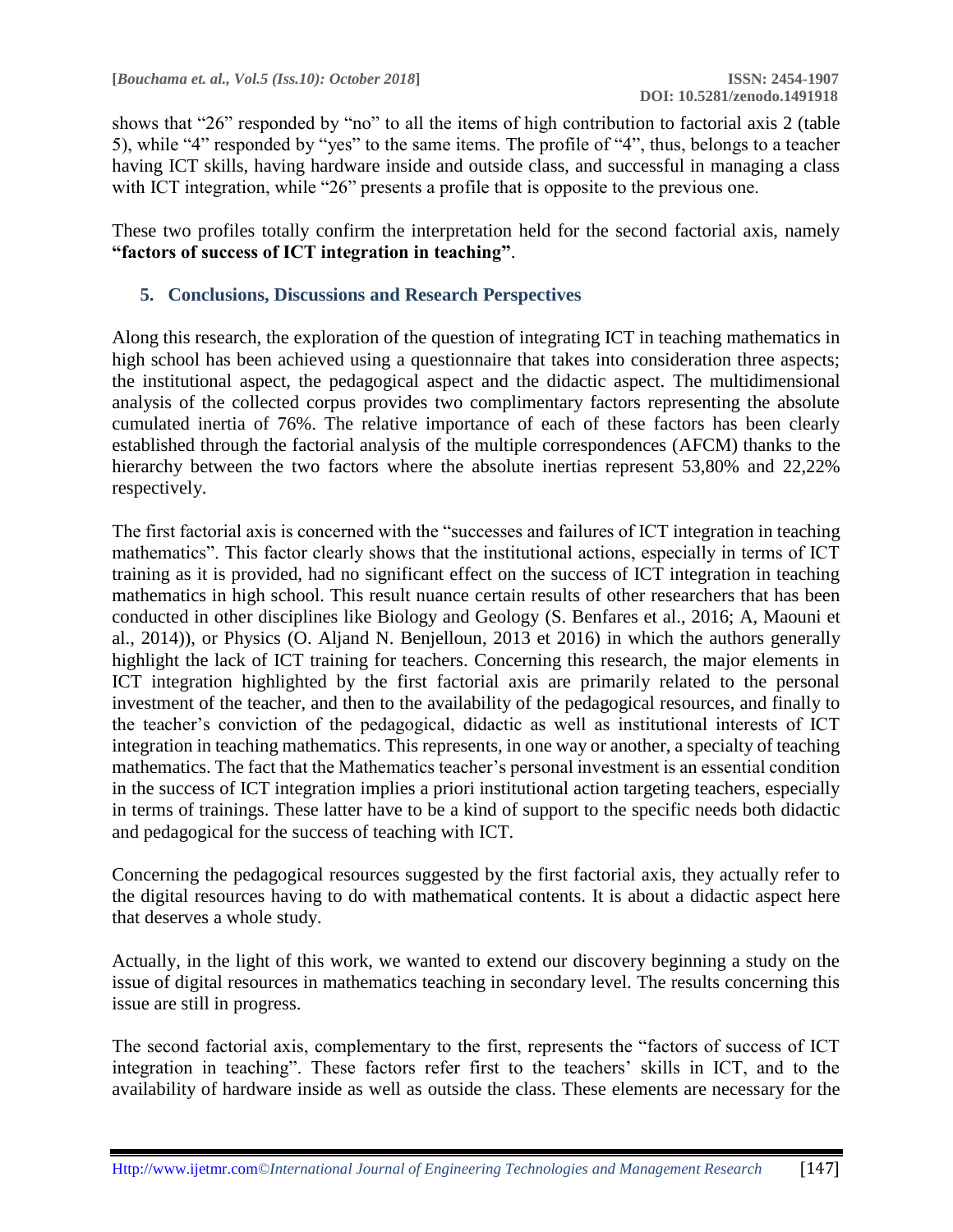integration of ICT, and are mentioned in almost all previous work. They also refer to the purpose of the institutional actions itself ("GENIE" program and "Emergency Plan") that are carried out by the ministry of National Education. Are these factors enough for the success of ICT integration?

A third factor highlighted by the second factorial axis, and not least, is the one concerned with the mastery of class management in an ICT integration situation. This factor, which is rather of a pedagogical nature, is has not been raised in previous national work, while it is clearly highlighted in our factorial analysis. We think that this does not represent specificity in the teaching of mathematics. This question deserves being explored in the light of other disciplines, especially those with scientific content (Physics, biology and geology). This factor directly affects the aspect of training teachers.

Finally, the institutional trainings must actually respond to the needs of teachers, both didactic and pedagogical, in order to follow them up during their teaching activities in a context of ICT integration. We can manage these trainings in the form of regional internships, under the supervision of the regional academies of education, taking into account content that responds to the teachers' effective needs. Concerning managing these trainings, it might be provided by peers having experience (aggregates and certified teachers) in high schools like what is being done in France for instance.

## **References**

- [1] -Alj, O. et Benjelloun, N. (2013) Intégration des TIC dans l'enseignement des sciences physiques au Maroc dans le cadre du programme GENIE : difficultés et obstacles, Revue internationale des technologies en pédagogie universitaire (RITPU) 10(2), 49-65. http://www.ritpu.org/IMG/pdf/RITPU\_v10\_n02\_49-pdf.pdf
- [2] Alj, O. et Benjelloun, N. (2016) Etude comparative des résultats de quelques recherches sur l'intégration des TIC dans l'enseignement des disciplines scientifiques au sein du programme GENIE marocain, Association EPI.<https://www.epi.asso.fr/revue/articles/a1601c.htm>
- [3] Benfares, N., Zaki, M. et Alami, A. (2016) Analyse multidimensionnelle des facteurs d'intégration des TICE: étude de cas à travers le programme GENI marocain, European Scientific Journal Vol. 12 N°19, pp. 164-180.
- [4] Benzécri, J.-P. (1973) L'analyse des données : L'analyse des correspondances, Dunod.
- [5] El Ouidadi, O. ,Essafi, K. ,Aboutajdyne, M. , Sendide,K. et Depiereux, E. (2011) Analyse d'attitudes et de besoins d'enseignants marocains en TICE : cas de l'académie (AREF) de FES-Boulemane, Maroc,Revue africaine de didactique des sciences et des mathématiques (RADISMA), 7. http://www.radisma.info
- [6] El Ouidadi, O. (2012) Etat des lieux et enjeux de l'implémentation des TICE dans le système scolaire marocain: Profils des enseignants et étude d'impact en SVT. Thèse de Doctorat. Formation Doctorale « Didactique des Sciences et Ingénierie Pédagogique ». Université Sidi Mohammed Ben Abdellah, Fès. Maroc.
- [7] Kaddouri, M., Benali, M. et Azzimami, T. (2017) Technologies de l'Information et de la Communication (TIC). Quels profils d'usage chez les lycéens marocains? http://www.adjectif.net/spip/spip.php? article426
- [8] Maouni, A., Mimet, A., Khaddor, M. , Madrane, M. et Moumene, M. (2014)L'intégration des TIC dans l'enseignement des SVT au Maroc : réalité et attentes, Revue africaine de didactique des sciences et des mathématiques (RADISMA)Numéro 10. <http://www.radisma.info/document.php?id=1424>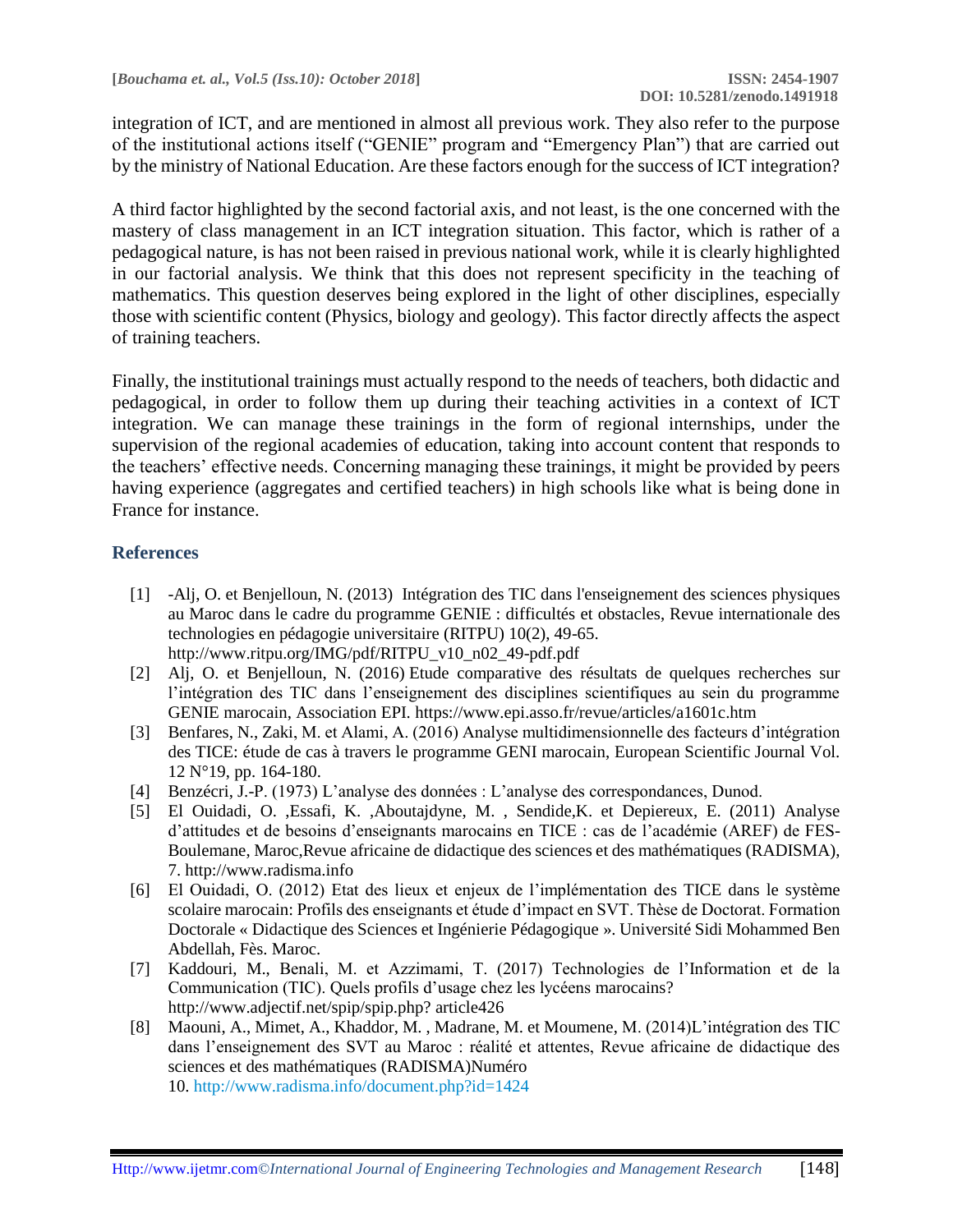- [9] Mastafi, M. (2014) Obstacles à l'intégration des technologies de l'information et de la communication (TIC) dans le système éducatif marocain. www.frantice.net/index.php?id=870
- [10] Ministère de l'Éducation Nationale du Maroc (MEN) (1999) Charte nationale d'éducation et de formation. Espace III: amélioration de la qualité de l'éducation et de la formation. Levier 10: utiliserles nouvelles technologies de l'information et de la communication (art. 119, 120, 121). http://www.men.gov.ma
- [11] Nafidi, Y., Alami, A., Zaki, M., El Batri, B. et Afkar, H. (2018) Impacts of the use of digital simulation in learning earth sciences (the case of relative dating in high school), Journal of Turkish Science Education Vol. 15, Issue 1, pp. 89-107.
- [12] Oudrhiri, M. (2016) De l'usage pédagogique du numérique dans l'enseignement des mathématiques au Maroc, Association EPI. https://www.epi.asso.fr/revue/articles/a1605c.htm
- [13] Raby, C., Karsenti, T., Meunier, H. et Villeneuve, S. (2011) Usage des TIC en pédagogie universitaire : point de vue des étudiants, International Journal of Technologies in Higher Education 8(3), pp. 6-19.
- [14] Rasmy, A. et Fièvrez, A. (2015) Les usages et obstacles liés à l'intégration des technologies par les enseignants du secondaire au Maroc, Association EPI. https://www.epi.asso.fr/revue/articles/a1512b.htm
- [15] Tarichen, T., Zerhane, R. et Janati-Idrissi, R. (2017) Utilisation des TIC par les enseignants de SVT du cycle secondaire dans l'enseignement de l'immunologie, Association EPI. https://www.epi.asso.fr/revue/articles/a1705c.htm

#### **Annex A Questionnaire**

A1) Have you consulted the official directives on the integration of ICT in teaching mathematics?

 $Yes \Box No \Box$ 

• If yes, which ones do you implement in class?

A2) Do you know any project launched by the ministry to encourage the integration of ICT in teaching?

 $Yes \Box No \Box$ 

• If yes, which ones ?

A3) Have you ever participated in official training sessions on the integration of ICT in teaching?

 $Yes \Box No \Box$ 

If yes, specify the people entitled to these training sessions, their length, the targeted competencies.

|                       | Training | <b>Training 2</b> | <b>Training 3</b> |
|-----------------------|----------|-------------------|-------------------|
| Entitled people       |          |                   |                   |
| Date and the length   |          |                   |                   |
| Competencies targeted |          |                   |                   |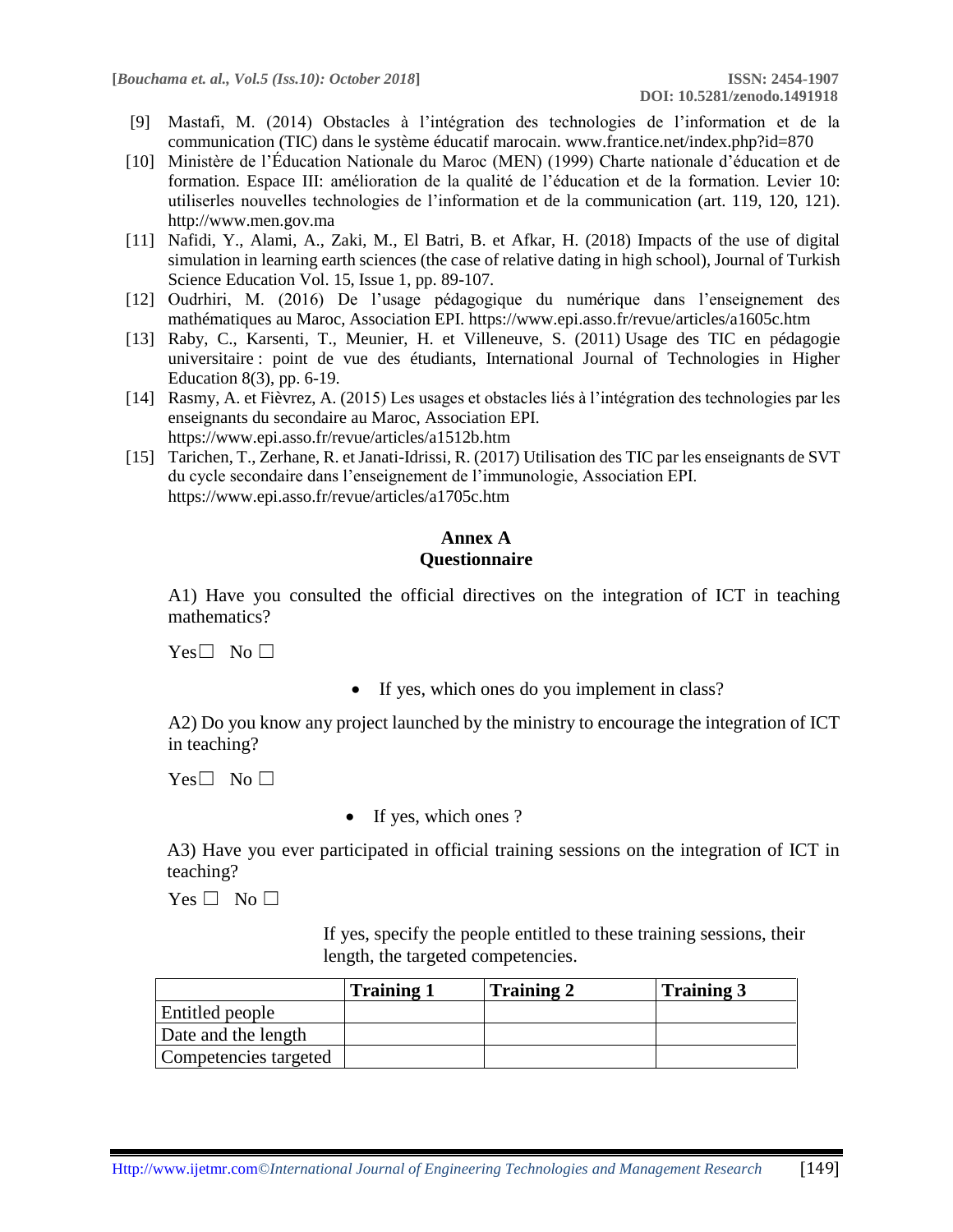#### **B) Lesson planning using ICT and techno pedagogical competencies.**

 B1) To prepare your lessons outside class, what ICT means do you regularly use? (Software, platforms, Websites, Magnetic medium with mathematical content…)

> B1.1.) Software ( Latex, scientific word, Math type, geogebra, powerpoint, word, excel,…)

B1.2) platforms

B1.3) websites

B1.4. Magnetic medium with mathematical resources (lessons / exercises stored on CD, USB flash drive, removable disk…)

B2) the use of these ICT means has been developed thanks to:

- Auto-learning
- Official training sessions

| People entitled to the training sessions | Their length |
|------------------------------------------|--------------|
|                                          |              |
|                                          |              |
|                                          |              |

B3) During your first training at ENS, CPR or at CRMEF, have you taken any course or module relevant to the preparation for an ICT-based teaching?

 $Yes \Box No \Box$ 

• If yes, specify the centre where you received the initial training and briefly describe the courses and the modules you had taken therein.

B4) during your continuous training, have you taken any courses or modules relevant to the preparation for an ICT-based teaching?

 $Yes \Box No \Box$ 

If yes, mention the institutions which ensured your continuous training (ministry of national education, public schools, private schools, associations ….) et briefly describe the courses and the modules you took during your continuous training:

B5) if you don't use any ICT means outside class, tick the items corresponding to your situations:

| <b>Items</b>                                                              |  |
|---------------------------------------------------------------------------|--|
| Your ICT competencies (computer, websites, platforms) are limited.        |  |
| You have little competency in information science (software, spreadsheet) |  |
| You have no information technology material                               |  |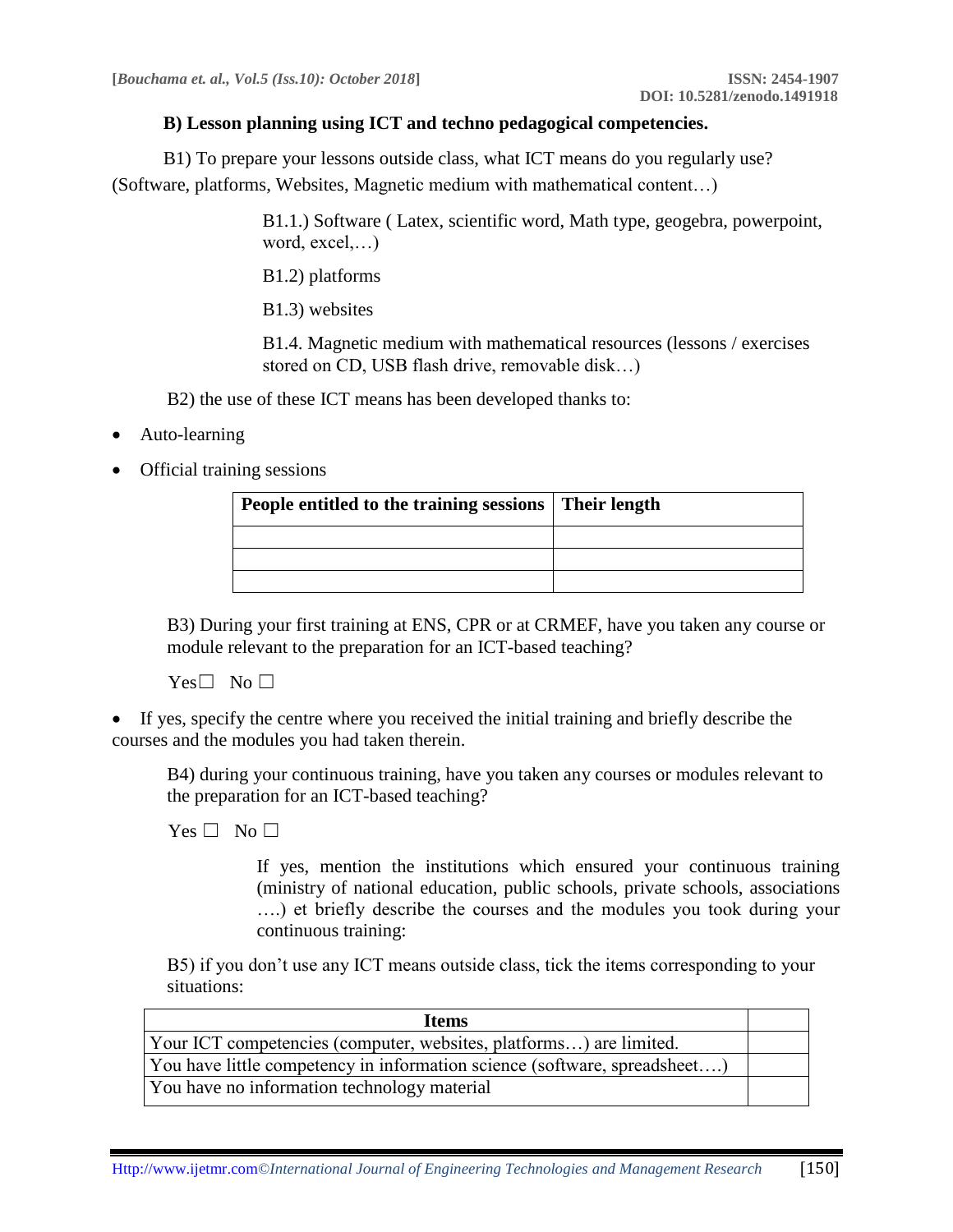You think there is no point in using ICT means

You have no time to use ICT means

#### **Other reasons to mention:**

#### **C) didactic aspects of the integration of ICT in teaching:**

 C1) have you ever used ICT (softwares, internet, platforms, IWB, tablet, overhead projector,……) in class with your students?

Yes□ No □

• If yes, complete the following chart and eventually another similar chart in case you have another activity to mention.

| <b>Activity 1:</b>          |  |
|-----------------------------|--|
| Theme and level of teaching |  |
| ICT meansused               |  |
| <b>Objectives</b>           |  |
| Description of the activity |  |
| Description of the activity |  |

• Otherwise, check the items corresponding to your situation:

| <b>Items</b>                                                               |  |
|----------------------------------------------------------------------------|--|
| You are not trained to pedagogically use ICT in class.                     |  |
| You don't have information technology material in class                    |  |
| You have no access to the internet in class.                               |  |
| You have personal problems using information technology material           |  |
| The use of ICT demands a lot of preparation time                           |  |
| You don't have adequate mathematical situations to integrate ICT in class. |  |
| You think there is no point in using ICT in class                          |  |
| The use of ICT in class is a waste of time.                                |  |
| The use of ICT doesn't involve students in class.                          |  |
| Class time span doesn't allow room to easily integrate ICT tools.          |  |
| The use of ICT doesn't involve students in class                           |  |
| Class management becomes difficult during the use of ICT                   |  |
| Multimedia rooms are not often sufficiently free.                          |  |

Other reasons to mention:

C2) have you ever used ICT as didactic support to remedy students' weaknesses?

 $Yes \Box No \Box$ 

If yes, mention the situations you have practiced in class and which yielded good results

| Theme                       |  |
|-----------------------------|--|
| <b>ICT</b> tools used       |  |
| <b>Problems</b> to overcome |  |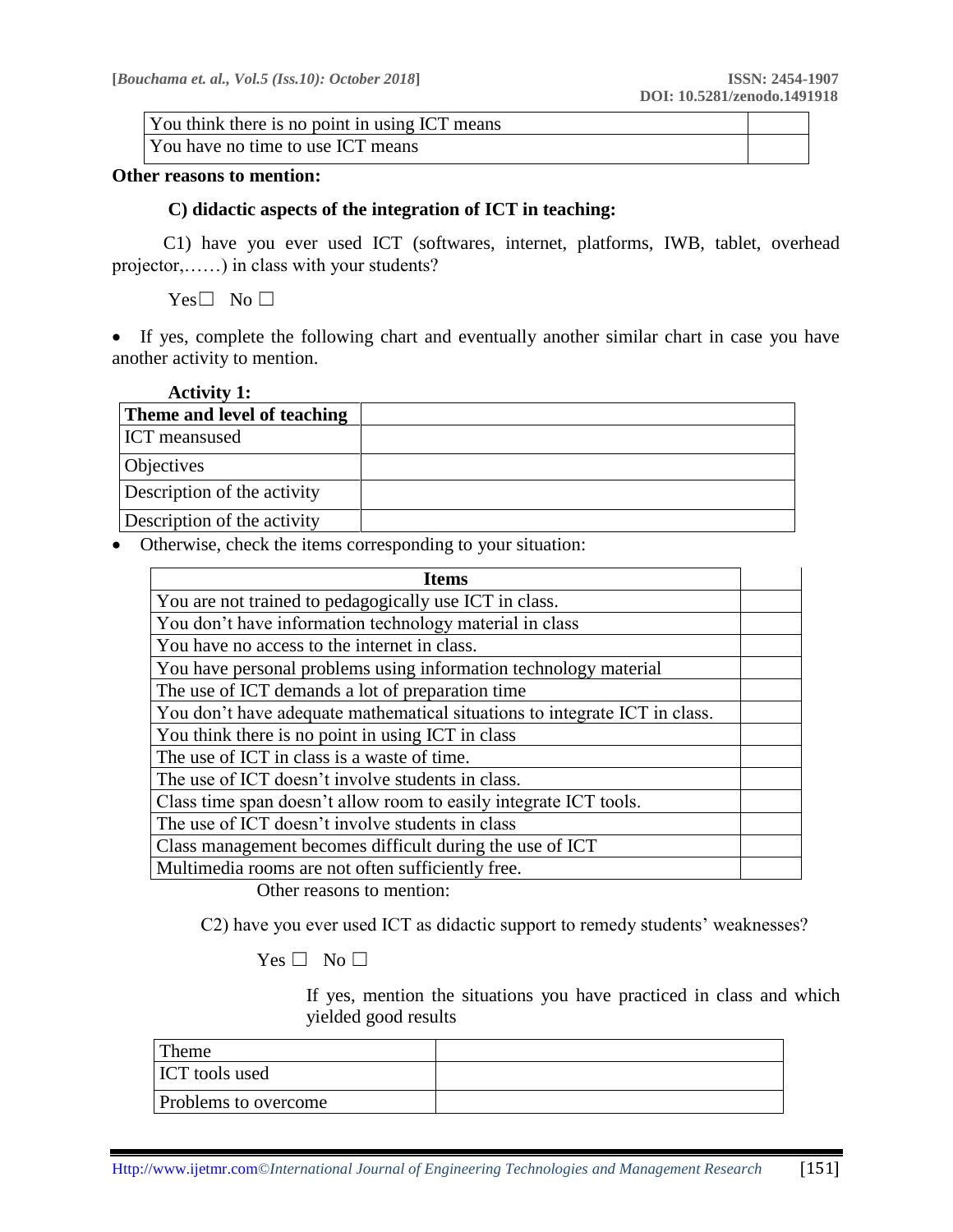| Activity description                 |  |
|--------------------------------------|--|
| Results attained after remedial work |  |
|                                      |  |

• If not, why?

 C3) have you ever used ICT as a didactic support during the evaluations of the students?

Yes□ No □

• If yes, describe the kind of evaluation you have practiced with the students and mention the one that met better your expectations in terms of students' evaluations.

| kind of evaluation              |  |
|---------------------------------|--|
| summative, normative, formative |  |
| <b>ICT</b> toolsused            |  |
| Mathematical content,           |  |
| The content measured            |  |
| The importance and advantage of |  |
| integrating ICT                 |  |

• If not, why?

 C4) According to you, how will be the integration of ICT in teaching mathematics benefial?

#### **Annex B**

#### **Results of the AFCM**

| <b>Summary of models</b> |                  |                           |         |                                        |  |  |  |  |
|--------------------------|------------------|---------------------------|---------|----------------------------------------|--|--|--|--|
| Dimension                | Cronbach         | <b>Explained variance</b> |         |                                        |  |  |  |  |
|                          | Alpha            | Overall<br>(proper value) | Inertia | Percentage of<br>explained<br>variance |  |  |  |  |
|                          | ,952             | 10,214                    | .538    | 53,759                                 |  |  |  |  |
| $\mathbf{D}$             | ,806             | 4,222                     | ,222    | 22,223                                 |  |  |  |  |
| Total average            |                  | 14,437                    | ,760    |                                        |  |  |  |  |
| Moyenne                  | 909 <sup>a</sup> | 218                       | ,380    | 37,991                                 |  |  |  |  |

a. La valeur Alpha de Cronbach moyenne est basée sur la valeur propre moyenne.